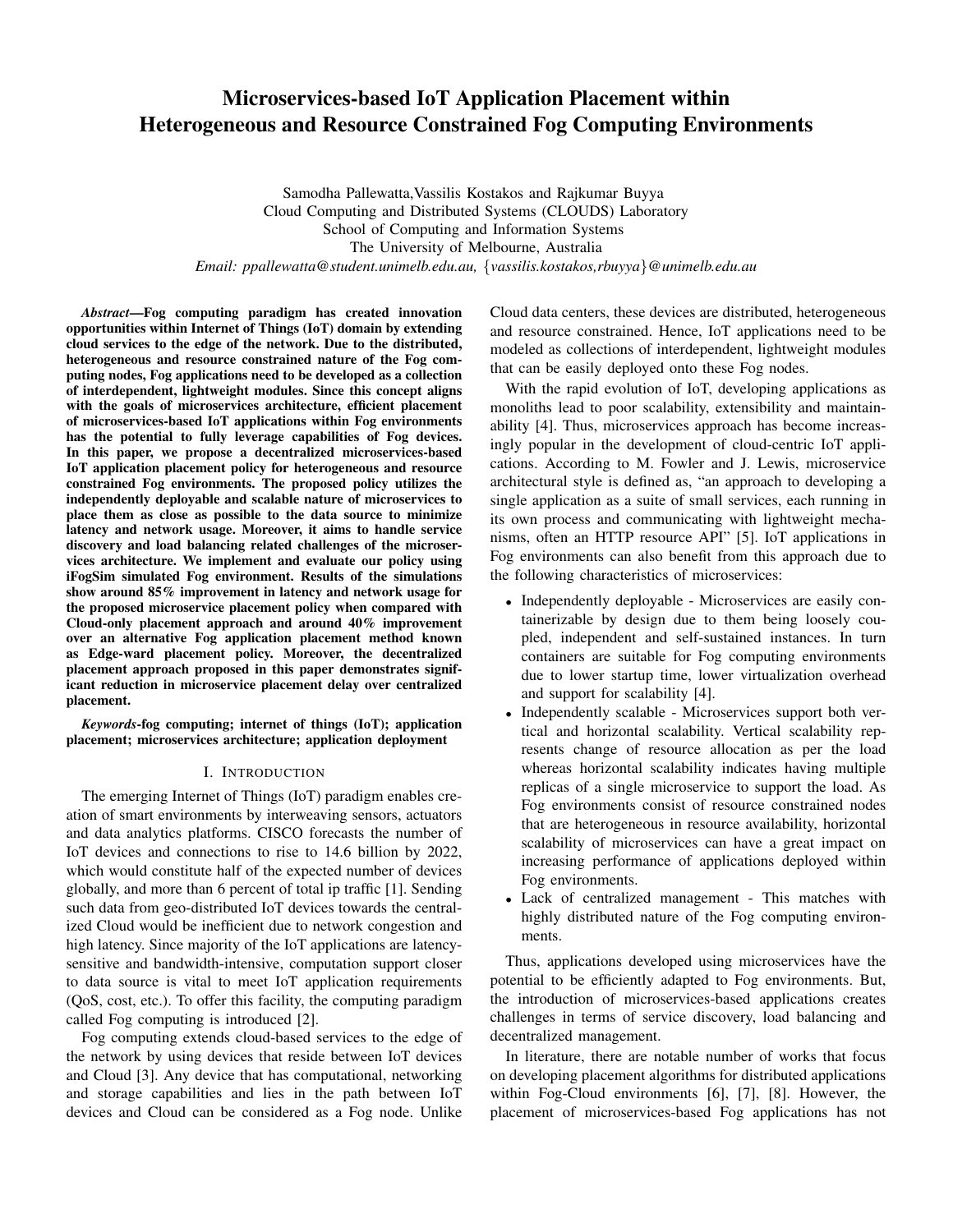been investigated extensively. Existing works lack a decentralized approach for placing microservices within heterogeneous and resource-constrained Fog environments, focusing on horizontal scalability and challenges such as service discovery and load balancing. In our work, we present a microservices-based IoT application placement policy addressing above mentioned aspects.

Thus, key contributions of our work can be summarized as follows:

- 1) A decentralized placement algorithm for microservicesbased IoT applications, highlighting horizontal scalability of microservices within resource constrained and heterogeneous Fog nodes.
- 2) A Fog node architecture to support decentralized placement along with service discovery and load balancing.
- 3) An implementation of our proposed policy on the iFogSim simulation environment and comparison against different placement approaches in terms of latency, network usage and efficiency of decentralization.

The rest of the paper is organized as follows. In section 2, we highlight related research. Section 3 presents microservicesbased application model, Fog architecture and Fog node architecture along with the problem description. Our proposed solution is provided in section 4 along with relevant algorithms. In section 5 we present steps related to the implementation of the solution using iFogSim simulator whereas section 6 reflects simulation setup and performance evaluation. Finally, section 7 concludes the paper with future work and research directions.

## II. RELATED WORK

Microservices architecture is a recent concept that has created a phenomenal impact on development of IoT applications within Cloud computing environments. Butzin et al. [9] investigate the state of the art of IoT and microservices architecture to show how their architectural goals are quite similar. Several research studies have been conducted on developing Cloudcentric IoT frameworks based on microservices architecture [10], [11], [12], [13]. However, research on adapting this concept to Fog environments is still in its early stages.

Filip et al. [14] present a centralized placement approach for Edge-Cloud scheduling of microservices using Bag of Tasks (BoT) model where each task consists of one or more microservices. In the proposed architecture, nano data centers are used as Edge resources. Scheduling engine receives jobs and assigns them to VMs in the nano data centers or Cloud. Their scheduling policy places all microservices of a certain job within the same processing element or move it towards the Cloud, based on resource availability.

Santoro et al. [15] implement a framework and a software platform for orchestration of microservices-based IoT application workloads. In the proposed architecture, applications are modeled as a collection of microservices distributed via container images. The proposed architecture consists of IoT device layer, Edge gateways, Edge cloudlets and Cloud. Microservice deployment requests are sent towards a negotiator that accepts or rejects the requests. Orchestrator calculates the most suitable device to deploy microservices of the accepted requests, based on requirements (CPU, RAM, bandwidth, etc.) defined in deployment requests.

A centralized throughput aware placement algorithm for microservices-based Fog applications is presented in [16]. The proposed system consists of Edge servers that are grouped together based on their geographical regions. In this work, application microservices are placed within the region that contains respective IoT device or within the neighboring region. A greedy algorithm is presented for mapping these microservices onto Edge servers with sufficient computational resources while ensuring that bandwidth of the involved links can satisfy the throughput requirements of the application microservices.

Moreover, there are numerous works in literature that try to solve application placement problem in Fog environments by depicting applications in a distributed manner as a collection of interdependent modules. But, the concept of microservices architecture along with its unique characteristics and challenges are not observed in these works.

Taneja et al. [6] present a resource aware module mapping algorithm for placement of distributed applications within Fog environments. This work tries to optimize resource utilization by sorting application modules and nodes based on required resources and available capacity respectively and mapping sorted modules to resources. The proposed algorithm is compared with Cloud-only placement to depict the reduction of endto-end latency in the Fog placement approach. This work defines a hierarchical Fog architecture where each Fog node is connected with a node in immediate upper layer of the hierarchy. Horizontal connections among Fog nodes of the same level are not defined. Moreover, placement is managed through a centralized approach.

Gupta et al. [7] propose a centralized edge-ward module placement algorithm for placing distributed applications modeled as Directed Acyclic Graphs (DAG). Their algorithm commences the placement of application modules starting from lower level Fog nodes and move upwards the hierarchy until a node with enough resources is met. But, their proposed algorithm supports only the vertical scaling of modules and does not consider horizontal connections among Fog nodes within the same Fog level.

Latency aware placement of application modules within Fog environments is presented in R. Mahmud et al [8]. This work, proposes a decentralized module placement method that considers service access delay, service delivery time and internodal communication delay when placing application modules within Fog environments. In this approach, distributed applications consisting of interdependent modules are placed and forwarded vertically and horizontally to satisfy the latency requirements of the application while optimizing resource usage.

A summary of the reviewed related works is presented in Table I, comparing them in terms of architecture of the Fog layer, application model and application placement approach. Architecture of the Fog layer used in each work is identified as hierarchical, if the Fog tier consists of multiple Fog levels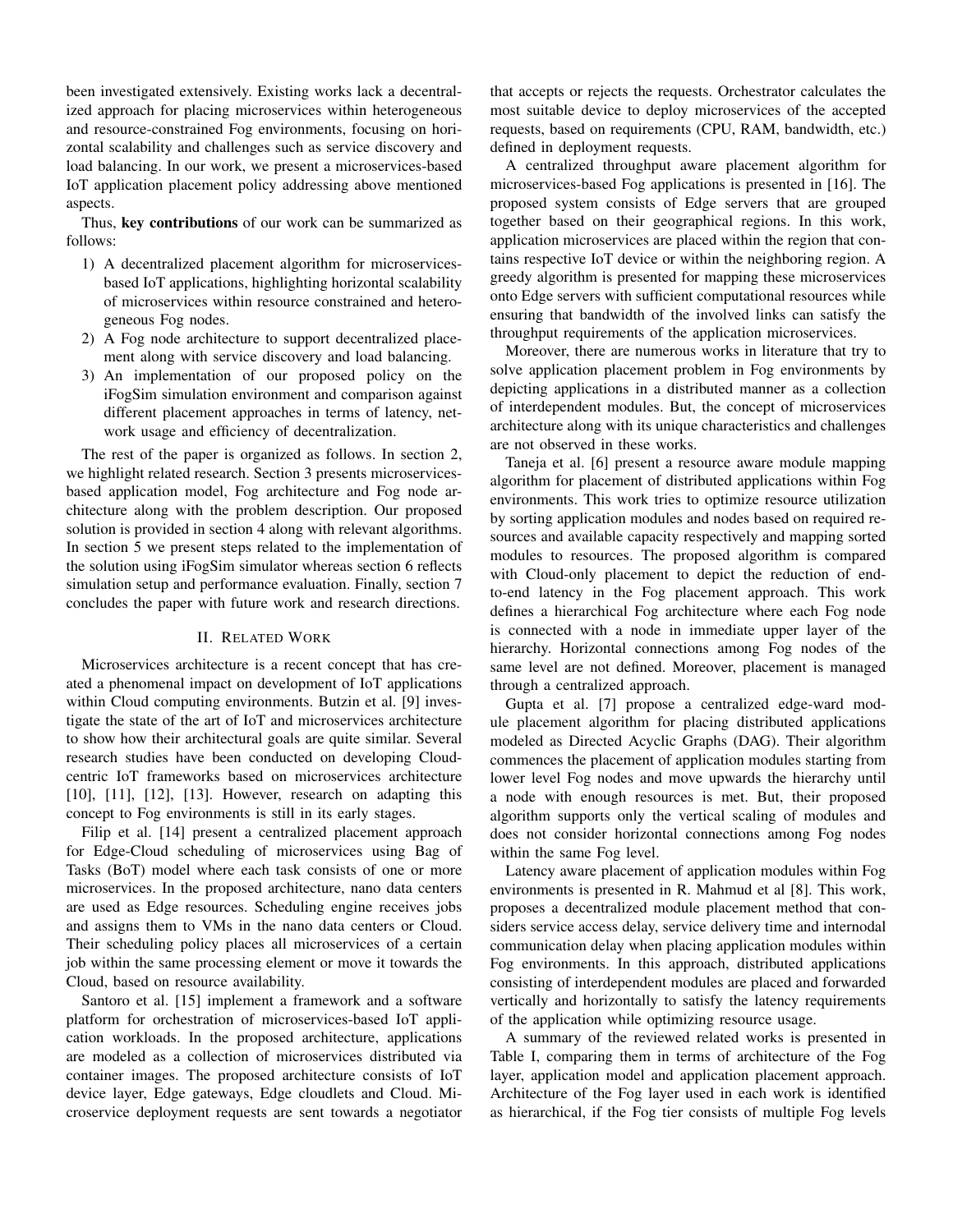|  |  | Table. I: Summary of Literature Study |  |  |  |
|--|--|---------------------------------------|--|--|--|
|--|--|---------------------------------------|--|--|--|

| Work                                  | <b>Fog Laver Architecture</b> |            | <b>Application Model</b> |     | <b>Decentralized Placement</b> | <b>Microservices-based Application</b> |  |
|---------------------------------------|-------------------------------|------------|--------------------------|-----|--------------------------------|----------------------------------------|--|
|                                       | Hierarchical                  | Clustering | <b>DAG</b>               | BoT |                                |                                        |  |
| Taneja et al. (2017)                  |                               |            |                          |     |                                |                                        |  |
| Gupta et al. $(2017)$                 |                               |            |                          |     |                                |                                        |  |
| $\overline{R}$ . Mahmud et al. (2018) |                               |            |                          |     |                                |                                        |  |
| Filip et al. $(2018)$                 |                               |            |                          |     |                                |                                        |  |
| Faticanti et al. (2018)               |                               |            |                          |     |                                |                                        |  |
| Santoro et al (2017)                  |                               |            |                          |     |                                |                                        |  |
| Microservice Placement (this work)    |                               |            |                          |     |                                |                                        |  |

where each device is connected with a node in immediate upper layer and the latency from the IoT devices and resource availability of the nodes increase when moving towards upper levels. Clustering denotes existence of horizontal connections among Fog nodes of the same hierarchical level of the Fog architecture.

In our work, we present a placement algorithm for microservices-based IoT applications, where horizontal scalability of microservices is used within Fog node clusters that exist on the same hierarchical level of the Fog architecture. Moreover, the proposed policy also handles the challenges that come with horizontal scaling of microservices such as service discovery and load balancing. Our placement approach uses decentralized management of placement where each Fog node is responsible for placement decision making instead of having a centralized entity.

## III. SYSTEM MODEL AND PROBLEM FORMULATION

We propose a multi level, hierarchical Fog architecture where each Fog computing node is responsible for processing application placement requests. We model IoT applications as collections of containerized microservices and place them within the Fog environment using a decentralized placement approach. Our Fog architecture, application model, Fog node architecture and application placement problem are discussed in detail in the following subsections.

## *A. Fog Architecture*

Fog computing makes use of computation, networking and storage capabilities of geographically distributed, heterogeneous and resource constrained devices such as mobile phones, access points, routers, proxy servers, nano data centers that span the continuum from IoT devices to Cloud. This, in turn provides localized services to end users, thus resulting in efficient bandwidth usage and low latency.

In this work, the three-tier hierarchical Fog architecture is used, where Fog layer is placed between IoT devices and Cloud data centers [17]. In our architecture, nodes within the Fog layer are also organized hierarchically as depicted in Fig. 1.

Fog nodes are placed in such a way that compute, storage and networking capabilities of Fog devices vary not only among the nodes in different levels but also within the same hierarchical level of the Fog layer. Compute, storage and network capability of Fog nodes increase when moving from lower levels to higher levels inside the Fog layer. Moreover, each Fog node has a direct connection with a node in immediate upper level and also



Fig. 1: Fog Architecture

can have links with nodes in the same level forming clusters among themselves. In this work, it is assumed that a certain Fog node belongs to only one cluster at a particular time. Nodes within the same Fog cluster communicates with each other using Constrained Application Protocol (CoAP) which is a simple web transfer protocol based on REST model [8], [18]. Therefore, the communication delay among cluster nodes is extremely low.

## *B. Application Model*

In our work, we have modeled IoT applications as a set of microservices that can be deployed, upgraded and scaled independently. Each microservice is deployed as an independent container and the resource requirement for each microservice is defined in terms of CPU, bandwidth, RAM and storage. Fig. 2 depicts our microservices-based Fog application architecture. Each application consists of a Client module that is deployed onto end user devices such as mobiles, tablets etc. that reside in the lowest level of the Fog layer. This module is responsible for sending data received from IoT sensors, towards relevant microservices for processing and also displaying results or sending resulting signals to the actuators. The rest of the microservices are deployed on either Fog or Cloud layer based on the placement policy. Since microservices that make up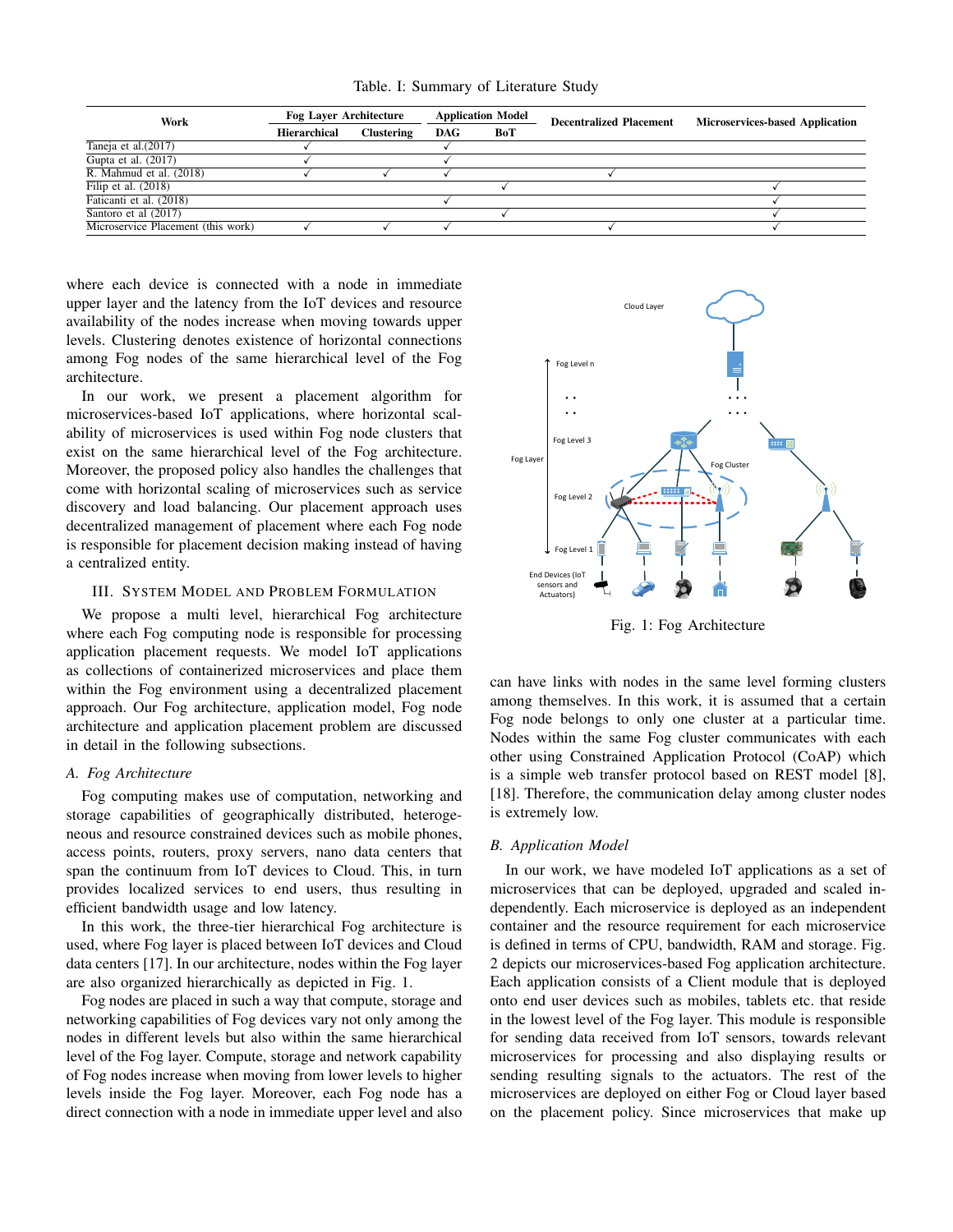

Fig. 2: Microservices-based IoT Application

an application have data dependencies amongst them, an IoT application is depicted as a Directed Acyclic Graph (DAG) [6]. In this model, each microservice is represented by vertices of the DAG, whereas edges between vertices represent data dependencies among microservices.

In microservices-based applications, microservices call each other through REST APIs to perform tasks. As microservices are horizontally scalable, a certain microservice can have multiple replicas to support the load balancing. When directing requests to microservices, two approaches are available: through server-side load balancing or client-side load balancing. In the server-side load balancing approach, a dedicated load balancer component lies between client microservices and server side microservices. This component is responsible for service discovery and directing the requests according to a load balancing policy. However, in a highly distributed environment such as Fog, using such centralized load balancing approach is not efficient. Thus, within this model, service discovery and load balancing is handled through a decentralized method by using client-side load balancing. So, in the proposed model, device that hosts the client microservice has to be aware of all microservice instances of the required services and route requests according to the load balancing logic.

## *C. Fog Nodes*

In this paper, we define the Fog node architecture as an extension of [8] where each Fog node consists of three components: communication component, computational component and controller component. We extend this concept to support microservices architecture and propose an algorithm for microservices-based IoT application placement within Fog environments.

According to our model, *Placement of Microservices*, *Service Discovery* and *Load Balancing* are handled by controller component in the node. When a placement request is received by a Fog node, it is queued in *Placement Request Queue (PRQ)* in the controller component. Placement requests in the queue are processed one after the other using *Application Placement Logic*. *Service Discovery Info (SDI)* data block is a service registry that contains network locations of service instances that can be used by client microservices placed within the Fog



Fig. 3: Fog Node Architecture

node. Each time a client microservice makes a request, it is routed to a service instance according to the *Load Balancer Logic* using data in *SDI*.

Each node keeps track of available resources (*Resource Availability Info*) such as CPU, RAM, bandwidth and storage. This information is used when placing microservices and also when making decisions on scaling microservices across clusters of nodes that are in the same Fog level. µ*service Placement Info*  $(\mu P)$  keeps track of all microservices that are placed within the Fog node along with resources allocated for each microservice. *Application Info* stores DAG representations of each IoT application available for placement within the Fog environment.

Computation component of the Fog node consists of deployed microservices. Each Fog node deploys microservices using container images that are available in a centralized container image registry.

## *D. Placement Problem*

Placing latency critical and bandwidth hungry microservices belonging to IoT applications within lower levels of Fog layer results in reduction of latency and network usage. But Fog nodes that reside in the lower levels of the hierarchy are more resource constrained when compared with upper level Fog devices and Cloud data centers. Even within the same level, resource availability in Fog nodes varies. Since IoT end devices are highly distributed and dynamic, load on each of these Fog nodes also varies.

Under these circumstances, lower level Fog nodes may not be able to support the service demand which results in microservices being placed at higher levels in Fog hierarchy. Moreover, due to resource heterogeneity of nodes and varying loads on each Fog node, some nodes within same Fog level can have under-utilized resources while others fail to support the service demand. This can be overcome by creating clusters among Fog nodes of the same hierarchical level and scaling application modules among the clustered devices to support the load. This has several associated challenges noted below.

1) An efficient application microservice placement algorithm is needed that can identify what application microservices to be scaled and in which device in the cluster to place them.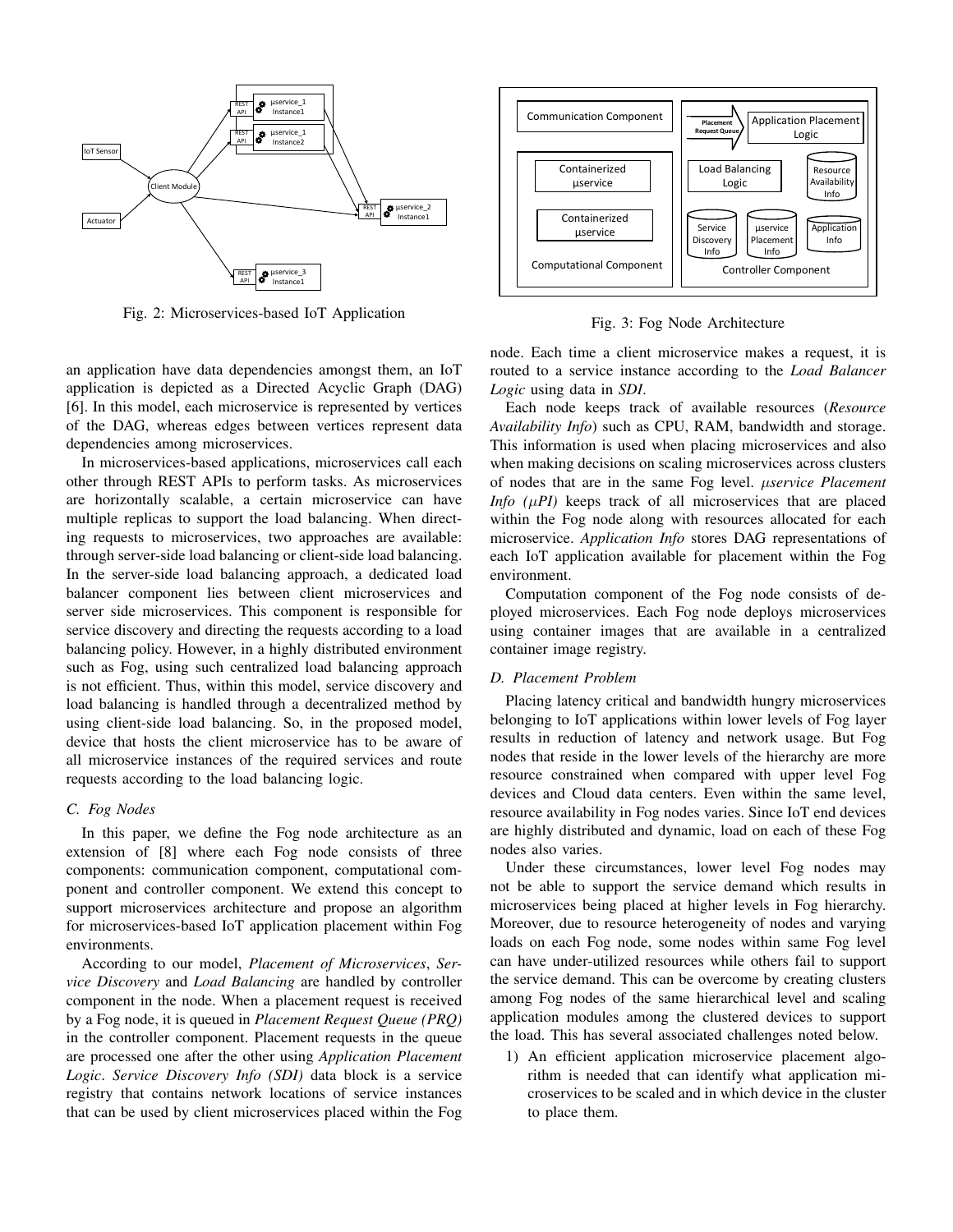## Algorithm 1 Process Placement Request

| cessed, <i>Status.HALTED</i> for waiting for cluster placement<br>procedure PROCESSPLACEMENTREQUEST $(pr)$<br>1:<br>2:<br>$node \leftarrow thisnode$<br>3:<br>$a \leftarrow pr.appendicationId$<br>4:<br>$m_p \leftarrow pr.placedMicrosoft$<br>5:<br>$m_f \leftarrow \{\}$<br>$\triangleright$ Placement failed $\mu$ services<br>6:<br>$m_{toPlace} \leftarrow Getp servicesToPlace(a, m_p, m_f)$<br>7:<br>while $m_{toPlace}$ is not empty do<br>8:<br><b>if</b> node is cloud then<br>9:<br>place all remaining microservices here<br>10:<br>send service discovery info<br>11:<br>return Status.COMPLETED<br>12:<br>else<br>13:<br>$m \leftarrow m_{toPlace}.remove(0)$<br>14:<br>$placement Status = PlaceMicroservice(m)$<br>if placement Status = Status. PLACED then<br>15:<br>16:<br>$nodes_{client} = GetClientNodes(m, m_p)$<br>17:<br><b>for</b> every node <i>n</i> of <i>nodes<sub>client</sub></i> <b>do</b><br>18:<br>n.SDI.add(m, node)<br>19:<br>$m_p.add(m, node)$<br>20:<br>if $m_{toPlace}$ is empty then<br>21:<br>$m_{toPlace} \leftarrow Getp servicesToPlace(a, m_p, m_f)$<br>22:<br>else if $placement Status = Status.CLUSTER$ then<br>23:<br>return Status.HALTED<br>24:<br>else if $placement Status = Status.FAILED$ then<br>25:<br>$m_f$ .add $(m)$<br>26:<br>if $m_{toPlace}$ is empty then<br>27:<br>$m_{toPlace} \leftarrow Getp servicesToPlace(a, m_p, m_f)$<br>28:<br>if $m_p.size() < appropriateCount(a)$ then<br>29:<br>$node_{parent} \leftarrow node.parent$<br>30:<br>$node_{parent}.PRQ.add(pr)$<br>31:<br>return Status.COMPLETED | Input: placement request pr                                          |
|---------------------------------------------------------------------------------------------------------------------------------------------------------------------------------------------------------------------------------------------------------------------------------------------------------------------------------------------------------------------------------------------------------------------------------------------------------------------------------------------------------------------------------------------------------------------------------------------------------------------------------------------------------------------------------------------------------------------------------------------------------------------------------------------------------------------------------------------------------------------------------------------------------------------------------------------------------------------------------------------------------------------------------------------------------------------------------------------------------------------------------------------------------------------------------------------------------------------------------------------------------------------------------------------------------------------------------------------------------------------------------------------------------------------------------------------------------------------------------------------------------------------------------------------------------------------------------|----------------------------------------------------------------------|
|                                                                                                                                                                                                                                                                                                                                                                                                                                                                                                                                                                                                                                                                                                                                                                                                                                                                                                                                                                                                                                                                                                                                                                                                                                                                                                                                                                                                                                                                                                                                                                                 | Output: placement request status; Status. COMPLETED for request pro- |
|                                                                                                                                                                                                                                                                                                                                                                                                                                                                                                                                                                                                                                                                                                                                                                                                                                                                                                                                                                                                                                                                                                                                                                                                                                                                                                                                                                                                                                                                                                                                                                                 |                                                                      |
|                                                                                                                                                                                                                                                                                                                                                                                                                                                                                                                                                                                                                                                                                                                                                                                                                                                                                                                                                                                                                                                                                                                                                                                                                                                                                                                                                                                                                                                                                                                                                                                 |                                                                      |
|                                                                                                                                                                                                                                                                                                                                                                                                                                                                                                                                                                                                                                                                                                                                                                                                                                                                                                                                                                                                                                                                                                                                                                                                                                                                                                                                                                                                                                                                                                                                                                                 |                                                                      |
|                                                                                                                                                                                                                                                                                                                                                                                                                                                                                                                                                                                                                                                                                                                                                                                                                                                                                                                                                                                                                                                                                                                                                                                                                                                                                                                                                                                                                                                                                                                                                                                 |                                                                      |
|                                                                                                                                                                                                                                                                                                                                                                                                                                                                                                                                                                                                                                                                                                                                                                                                                                                                                                                                                                                                                                                                                                                                                                                                                                                                                                                                                                                                                                                                                                                                                                                 |                                                                      |
|                                                                                                                                                                                                                                                                                                                                                                                                                                                                                                                                                                                                                                                                                                                                                                                                                                                                                                                                                                                                                                                                                                                                                                                                                                                                                                                                                                                                                                                                                                                                                                                 |                                                                      |
|                                                                                                                                                                                                                                                                                                                                                                                                                                                                                                                                                                                                                                                                                                                                                                                                                                                                                                                                                                                                                                                                                                                                                                                                                                                                                                                                                                                                                                                                                                                                                                                 |                                                                      |
|                                                                                                                                                                                                                                                                                                                                                                                                                                                                                                                                                                                                                                                                                                                                                                                                                                                                                                                                                                                                                                                                                                                                                                                                                                                                                                                                                                                                                                                                                                                                                                                 |                                                                      |
|                                                                                                                                                                                                                                                                                                                                                                                                                                                                                                                                                                                                                                                                                                                                                                                                                                                                                                                                                                                                                                                                                                                                                                                                                                                                                                                                                                                                                                                                                                                                                                                 |                                                                      |
|                                                                                                                                                                                                                                                                                                                                                                                                                                                                                                                                                                                                                                                                                                                                                                                                                                                                                                                                                                                                                                                                                                                                                                                                                                                                                                                                                                                                                                                                                                                                                                                 |                                                                      |
|                                                                                                                                                                                                                                                                                                                                                                                                                                                                                                                                                                                                                                                                                                                                                                                                                                                                                                                                                                                                                                                                                                                                                                                                                                                                                                                                                                                                                                                                                                                                                                                 |                                                                      |
|                                                                                                                                                                                                                                                                                                                                                                                                                                                                                                                                                                                                                                                                                                                                                                                                                                                                                                                                                                                                                                                                                                                                                                                                                                                                                                                                                                                                                                                                                                                                                                                 |                                                                      |
|                                                                                                                                                                                                                                                                                                                                                                                                                                                                                                                                                                                                                                                                                                                                                                                                                                                                                                                                                                                                                                                                                                                                                                                                                                                                                                                                                                                                                                                                                                                                                                                 |                                                                      |
|                                                                                                                                                                                                                                                                                                                                                                                                                                                                                                                                                                                                                                                                                                                                                                                                                                                                                                                                                                                                                                                                                                                                                                                                                                                                                                                                                                                                                                                                                                                                                                                 |                                                                      |
|                                                                                                                                                                                                                                                                                                                                                                                                                                                                                                                                                                                                                                                                                                                                                                                                                                                                                                                                                                                                                                                                                                                                                                                                                                                                                                                                                                                                                                                                                                                                                                                 |                                                                      |
|                                                                                                                                                                                                                                                                                                                                                                                                                                                                                                                                                                                                                                                                                                                                                                                                                                                                                                                                                                                                                                                                                                                                                                                                                                                                                                                                                                                                                                                                                                                                                                                 |                                                                      |
|                                                                                                                                                                                                                                                                                                                                                                                                                                                                                                                                                                                                                                                                                                                                                                                                                                                                                                                                                                                                                                                                                                                                                                                                                                                                                                                                                                                                                                                                                                                                                                                 |                                                                      |
|                                                                                                                                                                                                                                                                                                                                                                                                                                                                                                                                                                                                                                                                                                                                                                                                                                                                                                                                                                                                                                                                                                                                                                                                                                                                                                                                                                                                                                                                                                                                                                                 |                                                                      |
|                                                                                                                                                                                                                                                                                                                                                                                                                                                                                                                                                                                                                                                                                                                                                                                                                                                                                                                                                                                                                                                                                                                                                                                                                                                                                                                                                                                                                                                                                                                                                                                 |                                                                      |
|                                                                                                                                                                                                                                                                                                                                                                                                                                                                                                                                                                                                                                                                                                                                                                                                                                                                                                                                                                                                                                                                                                                                                                                                                                                                                                                                                                                                                                                                                                                                                                                 |                                                                      |
|                                                                                                                                                                                                                                                                                                                                                                                                                                                                                                                                                                                                                                                                                                                                                                                                                                                                                                                                                                                                                                                                                                                                                                                                                                                                                                                                                                                                                                                                                                                                                                                 |                                                                      |
|                                                                                                                                                                                                                                                                                                                                                                                                                                                                                                                                                                                                                                                                                                                                                                                                                                                                                                                                                                                                                                                                                                                                                                                                                                                                                                                                                                                                                                                                                                                                                                                 |                                                                      |
|                                                                                                                                                                                                                                                                                                                                                                                                                                                                                                                                                                                                                                                                                                                                                                                                                                                                                                                                                                                                                                                                                                                                                                                                                                                                                                                                                                                                                                                                                                                                                                                 |                                                                      |
|                                                                                                                                                                                                                                                                                                                                                                                                                                                                                                                                                                                                                                                                                                                                                                                                                                                                                                                                                                                                                                                                                                                                                                                                                                                                                                                                                                                                                                                                                                                                                                                 |                                                                      |
|                                                                                                                                                                                                                                                                                                                                                                                                                                                                                                                                                                                                                                                                                                                                                                                                                                                                                                                                                                                                                                                                                                                                                                                                                                                                                                                                                                                                                                                                                                                                                                                 |                                                                      |
|                                                                                                                                                                                                                                                                                                                                                                                                                                                                                                                                                                                                                                                                                                                                                                                                                                                                                                                                                                                                                                                                                                                                                                                                                                                                                                                                                                                                                                                                                                                                                                                 |                                                                      |
|                                                                                                                                                                                                                                                                                                                                                                                                                                                                                                                                                                                                                                                                                                                                                                                                                                                                                                                                                                                                                                                                                                                                                                                                                                                                                                                                                                                                                                                                                                                                                                                 |                                                                      |
|                                                                                                                                                                                                                                                                                                                                                                                                                                                                                                                                                                                                                                                                                                                                                                                                                                                                                                                                                                                                                                                                                                                                                                                                                                                                                                                                                                                                                                                                                                                                                                                 |                                                                      |
|                                                                                                                                                                                                                                                                                                                                                                                                                                                                                                                                                                                                                                                                                                                                                                                                                                                                                                                                                                                                                                                                                                                                                                                                                                                                                                                                                                                                                                                                                                                                                                                 |                                                                      |
|                                                                                                                                                                                                                                                                                                                                                                                                                                                                                                                                                                                                                                                                                                                                                                                                                                                                                                                                                                                                                                                                                                                                                                                                                                                                                                                                                                                                                                                                                                                                                                                 |                                                                      |
|                                                                                                                                                                                                                                                                                                                                                                                                                                                                                                                                                                                                                                                                                                                                                                                                                                                                                                                                                                                                                                                                                                                                                                                                                                                                                                                                                                                                                                                                                                                                                                                 |                                                                      |
|                                                                                                                                                                                                                                                                                                                                                                                                                                                                                                                                                                                                                                                                                                                                                                                                                                                                                                                                                                                                                                                                                                                                                                                                                                                                                                                                                                                                                                                                                                                                                                                 |                                                                      |

- 2) A microservice discovery method to be used by client microservices to call server microservices.
- 3) A Load balancing mechanism to direct requests to scaled microservice instances.
- 4) A decentralized approach to meet above challenges.

In this paper, we propose a Microservice Placement Algorithm addressing aforementioned challenges.

## IV. PROPOSED SOLUTION

To solve the placement problem, we propose a heuristic placement algorithm, that scales microservices across Fog device clusters to accommodate load within resource constrained and heterogeneous Fog environments. The algorithm facilitates decentralized placement of microservices, service discovery and load balancing.

## *A. Microservice Placement*

When a sensor joins a lower level Fog node, placement process is invoked by the corresponding Fog node. This Fog node which acts as the gateway to the rest of the Fog network, hosts the client module of the IoT application and rest of the module placement is carried out according to the *Application Placement Logic* starting from it. Gateway Fog node generates a *Placement Request (pr)* which consists of *Application id, Placed microservices map, Gateway device id* and *Placement request id*. *Application id* identifies each IoT application

# Algorithm 2 Place Microservice

|     | Input: microservice to place $m$                                                    |
|-----|-------------------------------------------------------------------------------------|
|     | Output: microservice placement status : Status. PLACED if placed on this            |
|     | node, <i>Status.CLUSTER</i> if placement on cluster nodes and <i>Status.FAIL</i> if |
|     | no resources are available on this node and cluster nodes                           |
| ŀ.  | <b>procedure</b> PLACEMICROSERVICE $(m)$                                            |
| 2:  | <b>if</b> instance of $m$ already in node <b>then</b>                               |
| 3:  | <b>if</b> $req(m) \leq \alpha \text{value}(\text{node})$ then                       |
| 4:  | increase resources allocated for instance of $m$                                    |
| 5:  | $\mu P I.add(m)$                                                                    |
| 6:  | return Status.PLACED                                                                |
| 7:  | else if node is in a cluster then                                                   |
| 8:  | send <i>Cluster PlacementQuery</i> to cluster nodes                                 |
| 9:  | return Status.CLUSTER                                                               |
| 10: | else                                                                                |
| 11: | <b>if</b> $req(m) \leq availCap(node)$ <b>then</b>                                  |
| 12: | place <i>m</i> on <i>node</i>                                                       |
| 13: | $\mu P I. add(m)$                                                                   |
| 14: | return Status.PLACED                                                                |
| 15: | else if node is in a cluster then                                                   |
| 16: | send <i>Cluster PlacementQuery</i> to cluster nodes                                 |
| 17: | return Status.CLUSTER                                                               |
| 18: | return Status.FAILED                                                                |

## Algorithm 3 Place Microservice On Cluster

|     | Input: microservice to place $m$                                             |
|-----|------------------------------------------------------------------------------|
|     | Input: cluster nodes $C$                                                     |
| 1:  | <b>procedure</b> PLACEONCLUSTER $(m, C)$                                     |
| 2:  | $node \leftarrow thisnode$                                                   |
| 3:  | $C' \leftarrow C$ .requestQueueEmptyNodes                                    |
| 4:  | for every node n of $C'.nodesWithInstanceOfm$ do                             |
| 5:  | if $req(m) \leq availCap(n)$ then                                            |
| 6:  | n.PRQ.add(pr)                                                                |
| 7:  | ProcessPlacementRequest(node.PRQ.dequeue())                                  |
| 8:  | return                                                                       |
| 9:  | <b>for</b> every node <i>n</i> of C'.activeNodesWithoutInstanceOfm <b>do</b> |
| 10: | if $req(m) \leq availCap(n)$ then                                            |
| 11: | n.PRQ.add(pr)                                                                |
| 12: | ProcessPlacementRequest(node.PRQ.dequeue())                                  |
| 13: | return                                                                       |
| 14: | for every node <i>n</i> of $C'$ inactive Nodes do                            |
| 15: | if $req(m) \leq availCap(n)$ then                                            |
| 16: | n.PRQ.add(pr)                                                                |
| 17: | ProcessPlacementRequest(node.PRQ.dequeue())                                  |
| 18: | return                                                                       |
| 19: | $node_{parent} \leftarrow node.parent$                                       |
| 20: | $node_{parent}.PRQ.add(pr)$                                                  |
| 21: | ProcessPlacementRequest(node.PRQ.dequeue())                                  |

uniquely. Each Fog node has information on available IoT applications including microservices that form the applications and connections among those microservices in the form of a DAG which can be accessed using *Application id*. *Placed microservices map* consists of already placed microservices with respect to the placement request and nodes they are placed on. *Placement request id* is a unique id generated per request. It can be used to uniquely identify each sensor that joins the gateway node. Gateway Fog node sends this placement request towards the parent node where it gets added to parent node's *PRQ*.

*PRQ* is a First in First Out (FIFO) data structure. Thus, if the queue is not empty, requests are processed starting from the first request in the queue. Each request gets processed according to the Algorithm 1. For the selected placement request, algorithm determines the microservices to be placed based on the DAG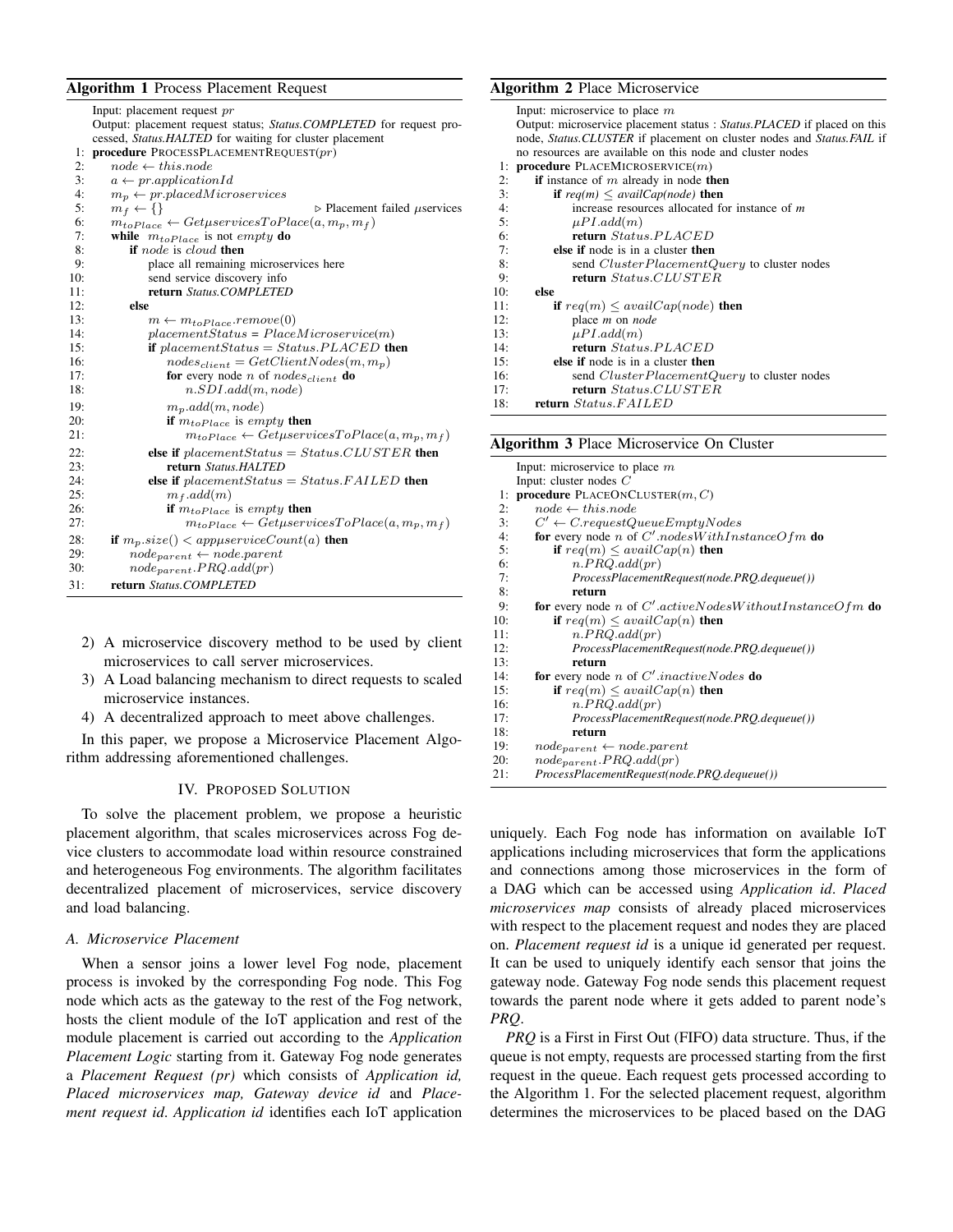representation of the application stored in *Application Info* (line 6). A microservice is selected for placement only if all the client microservices in the application that uses its service are already placed. GetuservicesToPlace method traverse the DAG of the application and identifies such microservices, taking already placed microservices and placement failed microservices into consideration. Once the microservices are determined, placement begins from the current node. If current node is Cloud, all the remaining microservices are placed there (line 8-11), otherwise algorithm tries to place the selected microservices on the current node by calling *PlaceMicroservice* procedure (line 14) for each microservice in selected set of microservices, starting with the first in the set. If the placement succeeded, then the next microservice to place is found and placement process on the current node continues (line 15-21). If cluster placement is invoked (*Status.CLUSTER)*, then placement request processing is halted until cluster placement decision is made (line 22-23). If placement failed, then Algorithm 1 tries to place other possible microservices on the current node (line 24-27). After placing all possible microservices on the current node, pr is sent towards the parent node to place rest of the microservices of the application or  $pr$  processing is finished if all microservices of the application are placed (line 28-31). If Algorithm 1 returns  $Status. COMPLETED$ , next request in *PRQ* is selected for processing.

Microservices placement on each Fog device is carried out according to the Algorithm 2. If current node already contains an instance of the microservice, placement policy tries to scale the microservice. At this point microservice is either scaled vertically or horizontally. If considered node has requested amount of resources, allocated resources for the microservice are increased (line 3-5) whereas if not, microservice is scaled across the cluster to accommodate the load (line 7-8). If the node does not already contain an instance of the microservice, algorithm tries to place microservice on current node or on any of the nodes within Fog node cluster (line 11-17). If horizontal placement within a particular Fog level is not possible, procedure returns *Status.FAILED*, so that the *pr* is sent to the next level towards the parent node of the current Fog device.

When a Fog node does not have enough resources to support placement of a microservice, our proposed placement policy checks whether this node is in a cluster and if so tries to place the microservice within cluster nodes. To achieve this, a *Cluster Placement Query* is sent to all nodes in the cluster, to which cluster nodes reply with information on available resources (from *Resource Availability Info*), microservices already deployed on the node (from µ*service Placement Info*) and current *PRQ* size. Once replies from all the cluster nodes are received, Algorithm 3 is used to determine the suitable Fog node to place the microservice. For placement, cluster nodes with *PRQ* size of zero is considered. Here priority is given to nodes that already have required microservice placed on the device (line 4-8). If it failed, other active nodes in the cluster are considered (line 9-13). Inactive nodes are considered if this failed (line 14- 18). Here inactive Fog nodes are the devices that does not have any microservices deployed and has no placement requests in *PRQ*. Once the cluster node selection is completed, current pr is sent either towards a cluster node or the parent node and the next placement request in the queue is taken for processing by the current node.

The proposed placement policy propagates pr until all microservices in the application are placed or scaled to support processing of the data generated by newly joined sensor. Once all microservices are placed, placement completion is informed to the gateway node along with *placement request id* of the request. Afterwards, gateway node starts accepting data from the associated sensor, identified based on the *placement request id*.

## *B. Service Discovery*

With the proposed placement approach, as more IoT devices join the Fog environment, microservices get scaled across Fog devices. Thus, a client Microservice can send API requests to multiple service instances. As a result, service discovery is required for client microservices to identify available services. Handling this through a centralized method is not very efficient due to highly distributed nature of the Fog nodes. In our work we propose a decentralized approach as a solution to this challenge.

Every time a microservice is placed or scaled, *Placed microservices map* in the placement request can be used to find nodes that hosts the client microservices. Afterwards, each of these nodes are notified of the service placement. This information is stored within the *SDI* data structure of the recipient nodes.

In this approach, service discovery message is sent not only when a microservice is deployed, but also when resources allocated for a deployed microservice is increased to support a placement request. Thus, client can receive multiple service discovery messages with reference to a service deployed on a certain node. The number of such messages received by a Fog device acts as an indication of the amount of resources allocated for a service instance deployed on a certain node to handle the client requests. Hence, it is also stored within *SDI* and used later as the weighting factor for load balancing.

### *C. Load balancing*

Information stored in SDI of each Fog node is used for load balancing. When making calls to services, this data is used, and API call is directed based on Load Balancing Logic. In this work, we've used a Weighted Round Robin method for load balancing where weighting is done based on the amount of resources allocated for each available service instance, which is stored within *SDI*.

#### *D. Time Complexity Analysis*

Time complexity of our microservice placement algorithm is analysed under two phases; time complexity of placement request processing which is handled by Algorithm 1 and Algorithm 2, time complexity of selecting a cluster node for the placement of a microservice covered by Algorithm 3.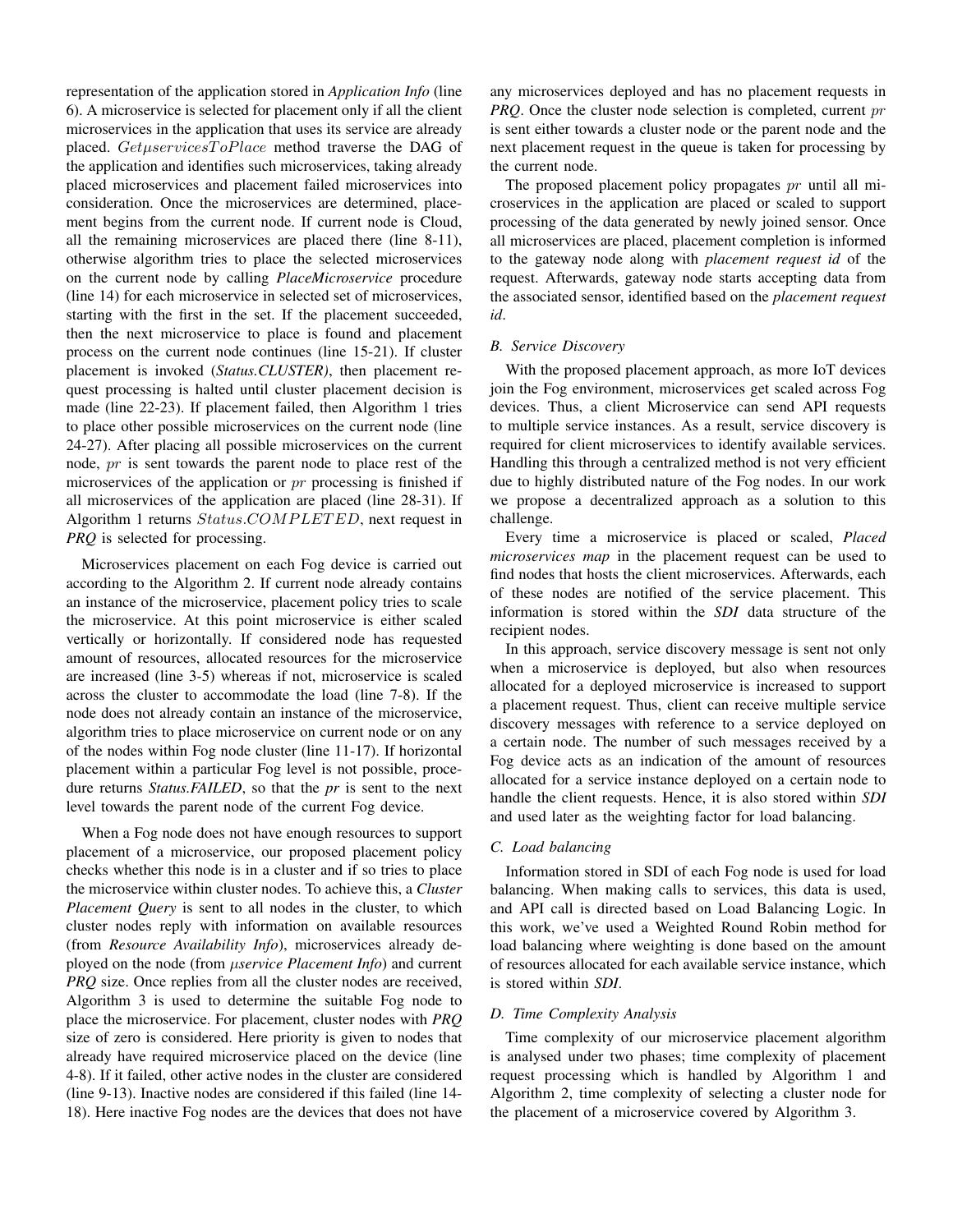

Fig. 4: Class diagram of extensions made to iFogSim Simulator (Existing classes: FogDevice.java and ModulePlacement.java)

In Algorithm 1, *Get*µ*servicesToPlace* procedure removes placed microservices  $(m_n)$  from the application DAG and traverse the resultant DAG to find vertices without any incoming edges, while taking placement failed microservices of the current node  $(m_f)$  into consideration. If the application consists of *M* microservices that represent vertices of the DAG and *E* connections among them that represent edges of the DAG, above function has time complexity of  $O(|M|+|E|)$ . *PlaceMicroservice* function in Algorithm 2 is completed in constant time with complexity of *O(1)*. Hence, the time complexity of processing a placement request is  $O(|M| * (|M| + |E|))$ .

For a Fog node cluster with C number of nodes, worst case time complexity of Algorithm 3 is of linear time. Thus, the time complexity of selecting a cluster node for the placement of a microservice is *O(*|C|*)*.

#### V. DESIGN AND IMPLEMENTATION

To evaluate the performance of the proposed policy, we implemented and simulated a Fog computing environment using iFogSim Simulator [7]. iFogSim is a simulation toolkit developed for the simulation of Fog environments. It is built based on CloudSim simulator [19] which is widely used for evaluating resource-management and scheduling policies for Cloud computing environments. iFogSim supports creation of hierarchical Fog architectures, modeling of distributed applications and evaluation of scheduling policies based on performance metrics such as latency, network usage and power consumption. Since these features are significant in modeling the proposed system, iFogSim was chosen for simulations. Moreover, several features were added to iFogSim simulator to support modeling of the proposed system. Fig. 4 represents new classes implemented within iFogSim simulator to support our placement policy.

iFogSim supports a centralized approach for application module placement where module placement is handled by a broker that has knowledge of overall Fog architecture and resource availability of each Fog node. Since our placement approach is decentralized, simulator was extended to support this. Instead of using the existing broker class (FogBroker.java), Fog nodes were implemented according to the Fog node architecture introduced in Fig. 3. Thus, in our implementation, each Fog node has a Fog node controller (FogNodeController.java) that handles microservices placement (MicroservicesPlacement.java) and load balancing (LoadBalancer.java).

iFogSim provides capabilities to create hierarchical Fog architectures with multiple Fog levels. But connections are made only vertically. Horizontal connections within the same Fog level are not available. Thus, clustering of Fog nodes within the same level cannot be simulated using current iFogSim version. So, the simulator was extended to support creation of clusters by forming connections among nodes of the same Fog level.

In iFogSim, data streams are realized using an object that is characterized by source and destination application modules. As a result, when a workload is simulated, data streams are always sent up the hierarchy till a Fog node that hosts the destination module is met. This implementation is not compatible with the proposed solution due to horizontal scaling and load balancing features introduced in our policy. This requires the simulator to direct data streams based on destination device instead of destination module. Moreover, due to clustering, data streams need to be routed to clustered nodes through horizontal links as well. These features were also added to the simulator to simulate the proposed placement policy.

In the proposed model, applications are developed as a collection of microservices where each microservice is deployed on a separate container using operating system level virtualization. In iFogSim, distributed applications are modeled as a collection of modules (AppModule.java), where resource requirement of each module can be defined. Even though AppModule class is implemented as an extension of VM class in CloudSim, it can be realized as OS level virtualization of containers by defining resource requirements accordingly and changing startup delay to match that of containers.

## VI. PERFORMANCE EVALUATION

We evaluated our Microservice placement policy through simulation of a smart healthcare application and compared it with two existing application placement algorithms.

### *A. Experimental Configurations*

To evaluate the performance of the proposed placement algorithm, we have used a synthetic workload generated by modeling a smart healthcare application on "*ECG Monitoring*" [20], [21]. Application is modeled according to the Microservicesbased IoT application architecture mentioned earlier in Fig. 2. This application uses a wearable ECG sensor that transmits data towards Level 1 Fog nodes using Bluetooth technology. Application consists of two microservices, *ECG Feature Extraction Microservice* which extracts features from ECG to detect and notify about any existing abnormal situations and *ECG Analyser Microservice* which carries out further analysis on ECG data collected and stored for a longer duration of time. *ECG Feature Extraction Microservice* provides a latency critical service and is placed on either Fog layer or Cloud according to the placement policy. *ECG Analyser Microservice* receives results from *ECG Feature Extraction Microservice* where it further processes the extracted data, so that they can be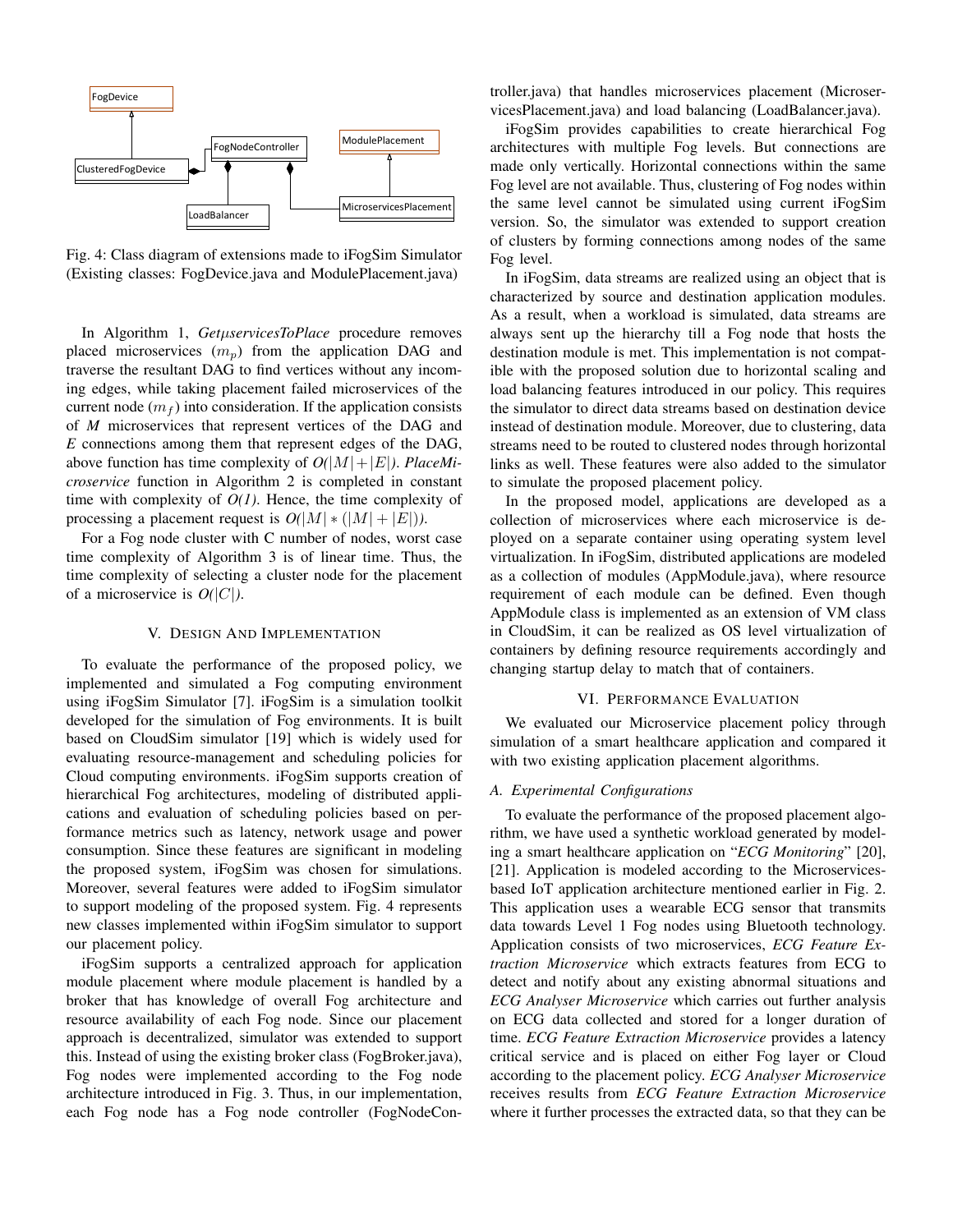Table. II: Simulation Parameters

| Parameter                                    | Value             |
|----------------------------------------------|-------------------|
| Latency values:                              |                   |
| IoT device to Fog Level 1                    | 5ms               |
| Fog Level 1 to Fog Level 2                   | 20ms              |
| Fog Level 2 to Fog Level 3                   | 30 <sub>ms</sub>  |
| Fog Level 3 to Fog Level 4                   | 50 <sub>ms</sub>  |
| Fog Level 4 to Cloud                         | 150ms             |
| Among cluster nodes                          | 2ms               |
| ECG sensor data transmission interval        | 5 <sub>ms</sub>   |
| Total number of ECG sensors connected        | 60                |
| Container startup time                       | 300 <sub>ms</sub> |
| Placement Calculation time of a microservice | 2ms               |
| Simulation Time                              | 120s              |

used by remote health monitoring purposes of hospitals. Thus, this microservice is placed on Cloud.

Fog environment modeled for simulations consists of four Fog layers with devices that are heterogeneous to each other in terms of resource availability. Clusters are formed between Fog devices in Fog Level 2 that are connected to the same Fog Level 3 device. Table II contains the parameters used in creating the simulated Fog environment.

## *B. Results and Analysis*

Performance of the proposed placement policy is evaluated based on three performance metrics: latency of the latency critical path of the modeled application, network usage and required time for application microservice placement. To evaluate performance based on latency and network usage, the proposed Microservice placement policy is compared with two other placement approaches.

- 1) Cloud-only placement All microservices of the application are placed within Cloud layer.
- 2) Edge-ward placement proposed in [7] In this algorithm horizontal placement of the microservices across Fog node clusters is not considered. If a microservice placed on a certain Fog device does not have enough resources to handle the load, that microservice gets moved up the Fog hierarchy until a device that can handle the load is met.

The proposed Microservice placement policy targets to optimize placement within Fog environments that consist of heterogeneous and resource constrained Fog nodes. Thus, three scenarios that capture the above mentioned aspects, were used for the evaluation of the proposed placement policy.

- 1) Scenario 1 Nodes on Fog level 2 have same resource capacities. But the number of Fog level 1 nodes per each Fog Level 2 node differs.
- 2) Scenario 2 Nodes on Fog level 2 have same number of Fog Level 1 nodes connected. But resource capacities among Fog Level 2 devices differ.
- 3) Scenario 3 Both resource capacity and number of connected Fog Level 1 nodes differ among Fog Level 2 nodes.



Fig. 5: Average Delay for Latency Sensitive Path



Fig. 6: Average Network Usage

All three scenarios depict heterogeneous and resource constrained Fog environments where some of the nodes get overloaded whereas others are under-utilized.

For these three scenarios, average latency of the latency sensitive loop (Fig. 5) and average network usage (Fig. 6) were measured after simulations.

In all three scenarios, Cloud-only placement shows a significant increase in both latency and network usage when compared to Edge-ward placement and Microservice placement approaches. Moreover, Microservice placement approach proposed in this paper outperforms both Cloud-only placement and Edge-ward placement approaches in terms of both latency and network efficiency.

In Cloud-only placement, as all microservices are placed within Cloud layer, data generated by geo-distributed sensors have to be sent towards centralized Cloud which is multiple hops away from the edge of the network. Since all the generated data are sent towards Cloud, amount of data flowing through the core network increases, resulting in network congestion. Due to these two reasons, latency of the services deployed on Cloud is significantly higher than other two scenarios where latency critical microservice is placed within Fog layer closer to the data source.

Raw data transmitted from IoT sensors requires a large amount of bandwidth. In the modeled application *ECG Feature Extraction* microservice, analyses raw ECG data and produce results. As a result, large volumes of sensor data get reduced into meaningful information and these information gets sent towards the *ECG Analyser Microservice* and the display. Thus,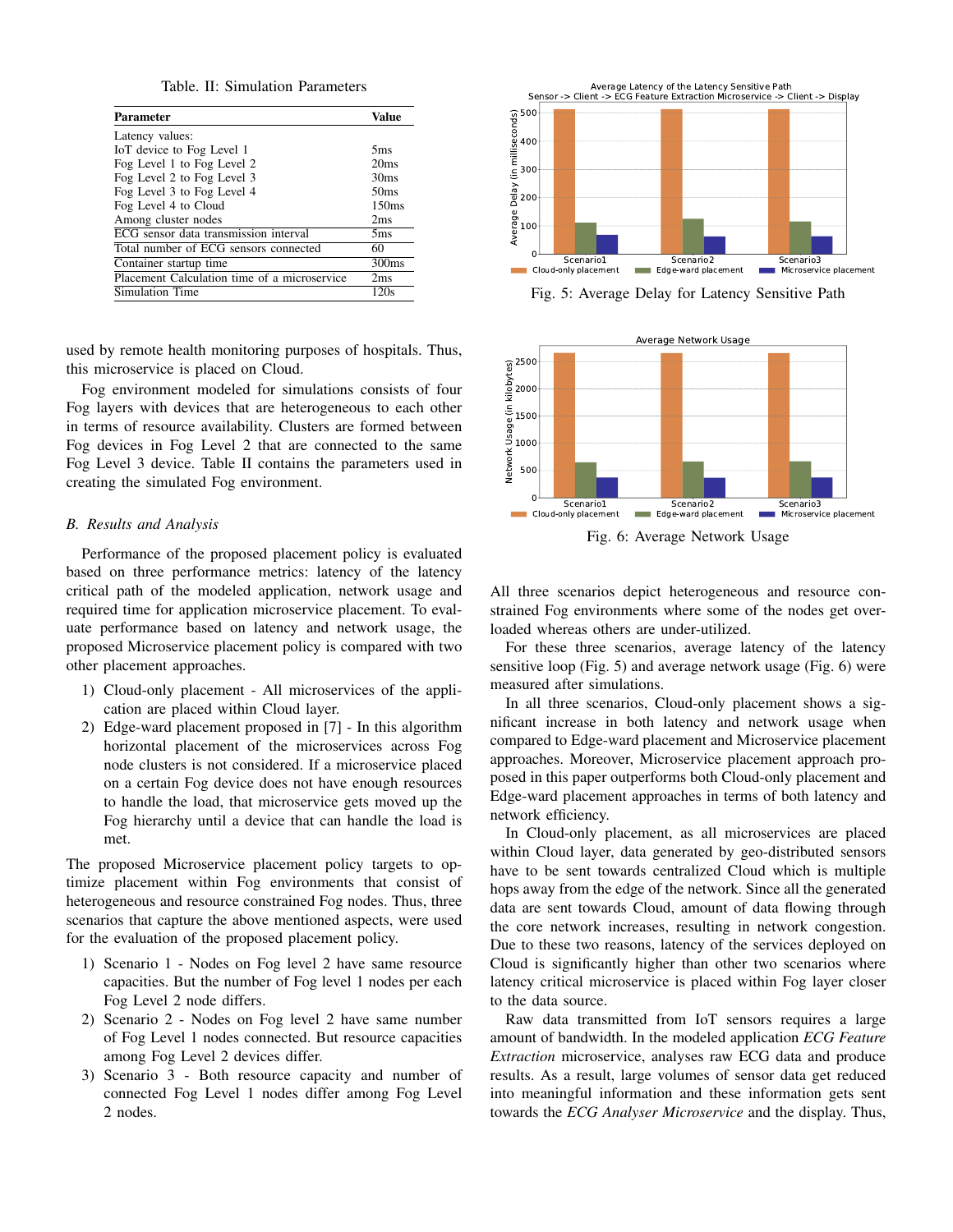if the *ECG Feature Extraction Microservice* is placed at the Fog layer, volume of data transmitted through the core network reduces dramatically. This results in efficient utilization of bandwidth in Fog placement approaches when compared with Cloud-only placement.

In Edge-ward placement, horizontal scaling of microservices is not considered. So, if a certain instance of a microservice deployed on a fog node does not have enough resources available to handle received workload, that particular microservice is moved up the Fog hierarchy to a node with higher resource capacity. In contrast to this, the Microservice placement approach utilizes horizontal scaling and load balancing. If a certain microservice instance does not have enough resources to support the workload, microservice is horizontally scaled across nodes within clusters. These nodes are in the same Fog level and latency among nodes within the same cluster is extremely low due to the use of light weight web transfer protocols such as CoAP. Thus, our proposed approach utilizes microservices architecture to place latency critical services within lower Fog levels closer to the data source.

In all three scenarios, due to heterogeneity among resource constrained Fog nodes and difference of load on nodes, some Fog nodes gets over-utilized while others are under-utilized. Under such circumstances, proposed approach ensures that microservices are deployed in such a way so that available resources within Fog node clusters are utilized before moving towards higher level Fog nodes with higher resource availability. As a result, Microservice placement approach places modules in lower Fog levels when compared to Edge-ward placement. This results in further reduction of latency and network usage when using the proposed placement policy.

Based on the generated results, our proposed Microservice placement policy demonstrates around 85% improvement over Cloud-only placement and around 40% improvement over Edge-ward placement policy, in terms of both latency and network usage.

To evaluate the efficiency of using a decentralized placement approach, we evaluated the proposed method based on total time taken to place *ECG Feature Extraction* microservice within Fog layer. We implemented the same placement algorithm using a centralized placement method and compared the placement delay with the proposed decentralized approach.

In modeling the centralized placement method, a separate Fog node on Fog Level 4 was chosen as the centralized application scheduler. Once an ECG sensor joins the network, a placement request is sent by Fog Level 1 node towards this scheduler node. It maintains a complete view of the Fog hierarchy below Fog Level 4 and calculates the nodes to place the requested microservices. This decision is sent towards the selected nodes in order to deploy an instance of a microservice on respective Fog nodes.

Experiments were carried out changing the number of sensors connected to the Fog environment. Number of sensors were increased by increasing number of Fog Level 1 devices connected to each Fog Level 2 device where each Fog Level 1 device has one ECG sensor connected to it.



Fig. 7: Total time taken for deployment of Microservices within Fog layer

As per Fig. 7, placement delay of the centralized method is significantly higher than the decentralized placement. In centralized approach, all placement requests have to be sent towards Fog Level 4 scheduler node which is multiple hops away. After processing the request and selecting a Fog node to place the microservice, scheduler node has to inform this to the selected node placed within lower Fog levels. This induces a communication delay on all placement requests. But, in decentralized approach, placement process starts from Fog Level 1 node and propagates up the hierarchy until a suitable node is met. This results in significantly lower placement delay in decentralized placement.

Moreover, in centralized management all requests are sent towards a central scheduler node. Thus, as the number of sensors increases, the number of placement requests that needs to be processed by the centralized scheduler is higher than that of each Fog node in decentralized case. As a result, there's a rapid increase in placement delay for centralized management whereas increase of delay is quite small in decentralized approach as the number of sensors increases.

As the number of placement request increases, placement of microservices is moved towards upper level Fog nodes with higher resource availability. Slight increase of placement delay in decentralized placement is caused due to this. Our results show that due to highly distributed nature of the Fog nodes it is much efficient and scalable to use decentralized placement and service discovery methods.

## VII. CONCLUSIONS AND FUTURE WORK

Microservices-based IoT applications have the potential to improve the efficiency of IoT application placement within Fog environments. We propose a decentralized placement algorithm for microservices-based IoT applications, highlighting horizontal scalability of microservices within resource constrained and heterogeneous Fog nodes. Moreover, we also propose a Fog node architecture to support the proposed decentralized placement along with service discovery and load balancing. We conducted simulation-based experiments using iFogSim simulated Fog environment to demonstrate the performance of the proposed solution. Based on the results obtained through simulations, the proposed placement policy demonstrated significant